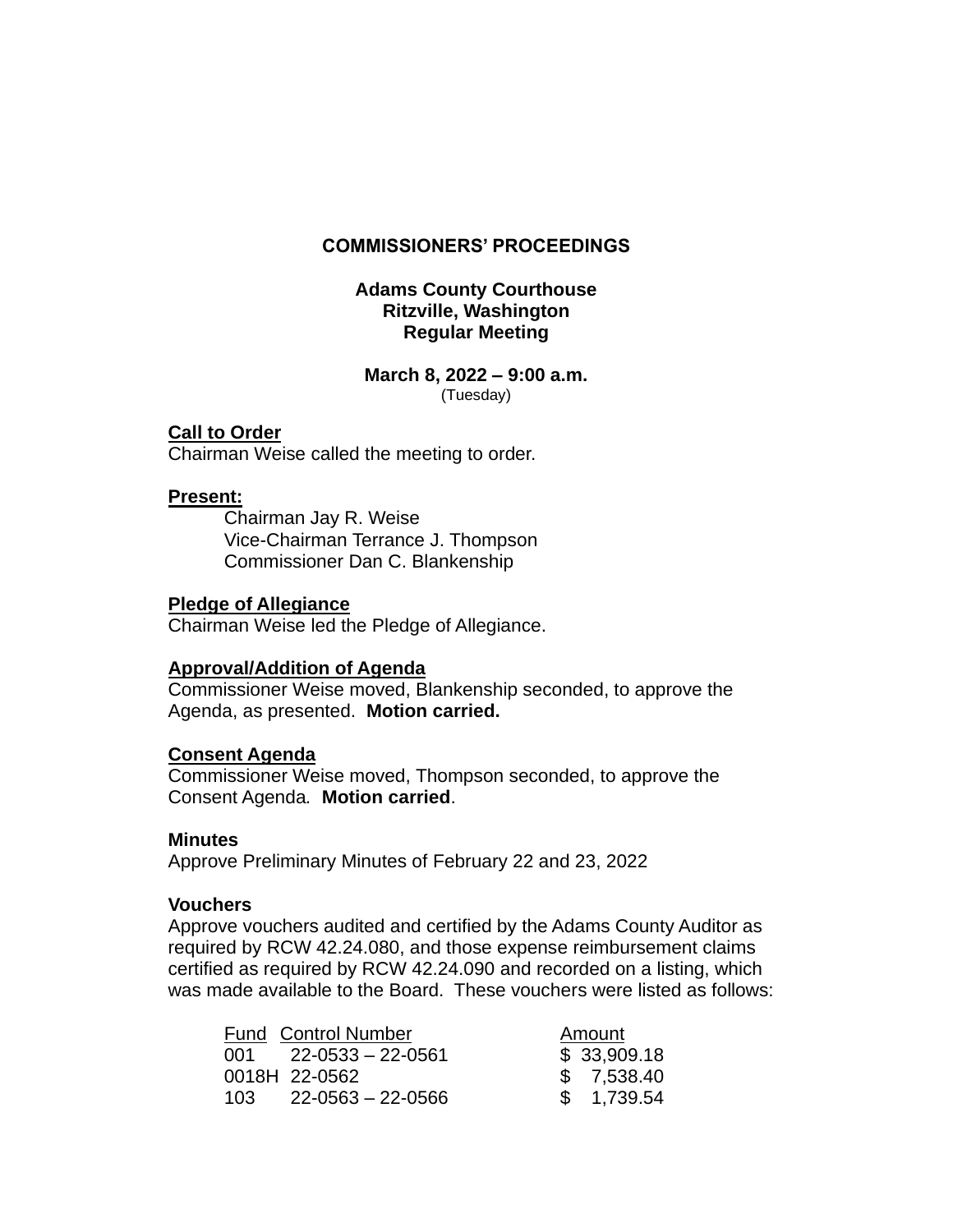| 104 | $22 - 0567 - 22 - 0590$ | \$17,658.96    |
|-----|-------------------------|----------------|
| 122 | 22-0591                 | \$<br>28.00    |
| 123 | $22 - 0592 - 22 - 0595$ | \$22,210.74    |
| 130 | 22-0596                 | \$<br>1,120.90 |
| 131 | 22-0597                 | \$<br>88.96    |
| 502 | $22 - 0598 - 22 - 0608$ | \$42,871.39    |
| 115 | $247 - 253$             | \$<br>1,228.27 |
| 401 | $254 - 263$             | \$25,709.25    |
| 501 | $264 - 272$             | \$13,038.49    |
| 590 | $273 - 291$             | \$40,930.52    |
|     | TOTAL                   | \$208,072.60   |

Agreement **Hatton Road Safety Project** Public Works Approval of Local Agency Agreement between Washington State Department of Transportation and Adams County; and, Local Agency Federal Aid Project Prospectus between Washington State Department of Transportation and Adams County for the purpose of authorizing Preliminary Engineering for the Hatton Road Safety Project, CRP-196. *(CP03/02/2022)*

**Agreement Homeland Security Grant Emergency Management** Approval of Agreement #SCEM-2111 (Homeland Security) E22-124 between Spokane County and Adams County for the contract period September 1, 2021 through December 31, 2023 in the amount of \$23,248 and related documents – Debarment Form (Chairman); and, Signature Authorization Form (full Board). *(CP03/02/2022)*

### **Resolution No. R-007-2022 Funds Transfer Emergency Management**

Approval of Resolution No. R-007-2022 In the Matter of Transferring Funds from Current Expense Fund #001 to Emergency Services Fund #106

### **Permanent Minutes Signed**

February 15 and 16, 2022

### **Correspondence – None**

### **Correspondence Sent**

Sarah Alway, LCP Program Manager, State of Washington Department of Commerce re: Closeout of Grant #18-96616-002. Adams County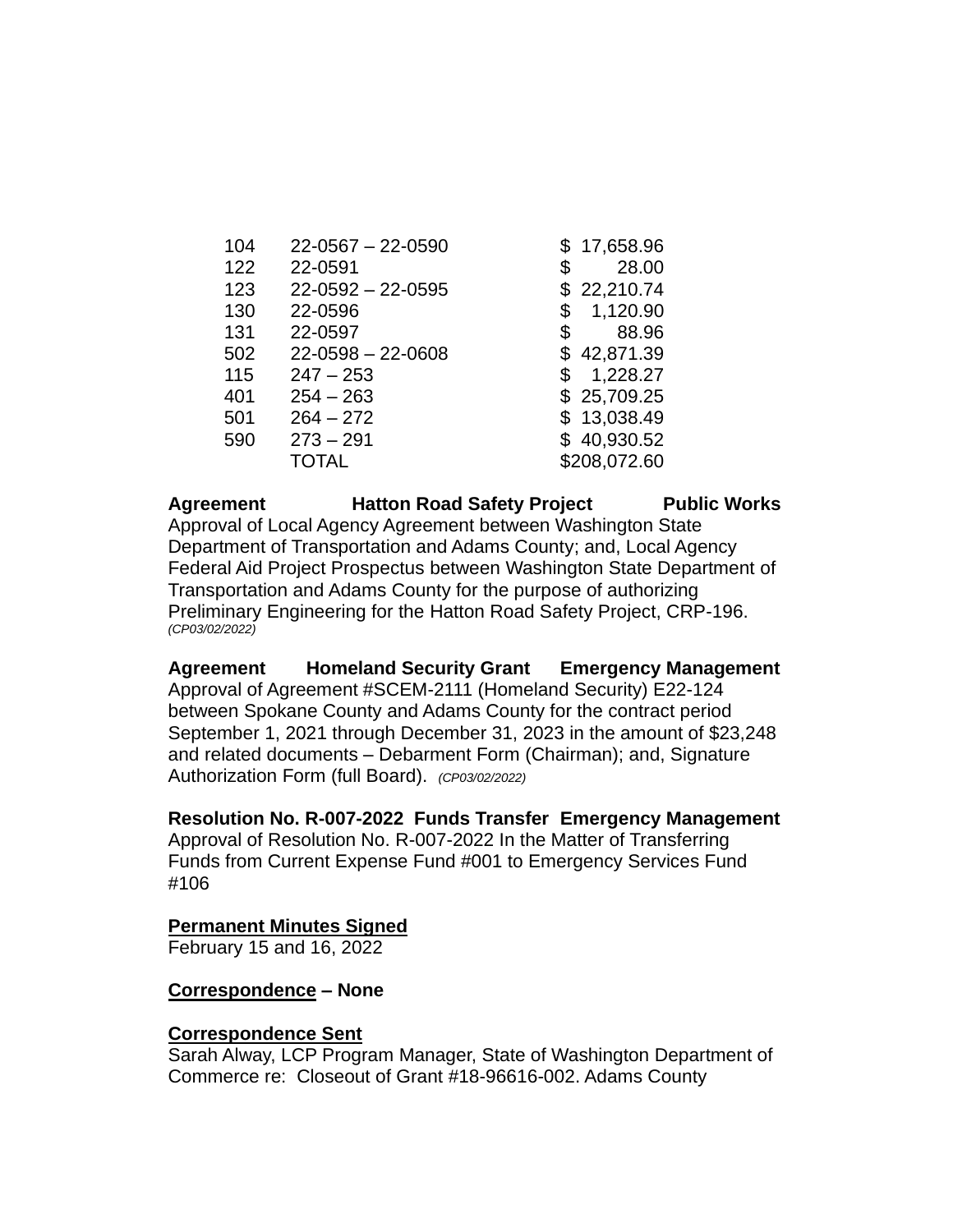Industrial Wastewater and Treatment Center, Local and Community **Projects** 

# **Board Updates**

Commissioner Blankenship provided a summary of recent meetings and calls regarding the Broadband grant. Commissioner Weise provided updates on meetings and conversations from last week. The Board reviewed state-wide per diem rates. Commissioner Thompson reported on attending the Sheriff's Posse auction.

# **Board Discussion/Decision Items**

**Department Update Amalia Perez Human Resources** Human Resource Manager Perez reviewed her upcoming schedule.

# **Other Business – None**

# **Executive Session**

At 10:30 a.m. Chairman Weise announced the Board would recess into Executive Session for thirty (30) minutes under RCW 42.30.110(1)(i)  $-$ "…to discuss with legal counsel representing the agency litigation or potential litigation…". No action is anticipated. Additionally present was Prosecutor Flyckt.

At 11:00 a.m. the Board reconvened from Executive Session. No action taken.

# **Adjournment @ 11:12 a.m.**

Submitted: s/Patricia J. Phillips, CMC Clerk of the Board

Edited and Approved:

BOARD OF COUNTY COMMISSIONERS ADAMS COUNTY, WASHINGTON s/Jay R. Weise, Chairman s/Terrance J. Thompson, Vice-Chairman s/Dan C. Blankenship, Commissioner